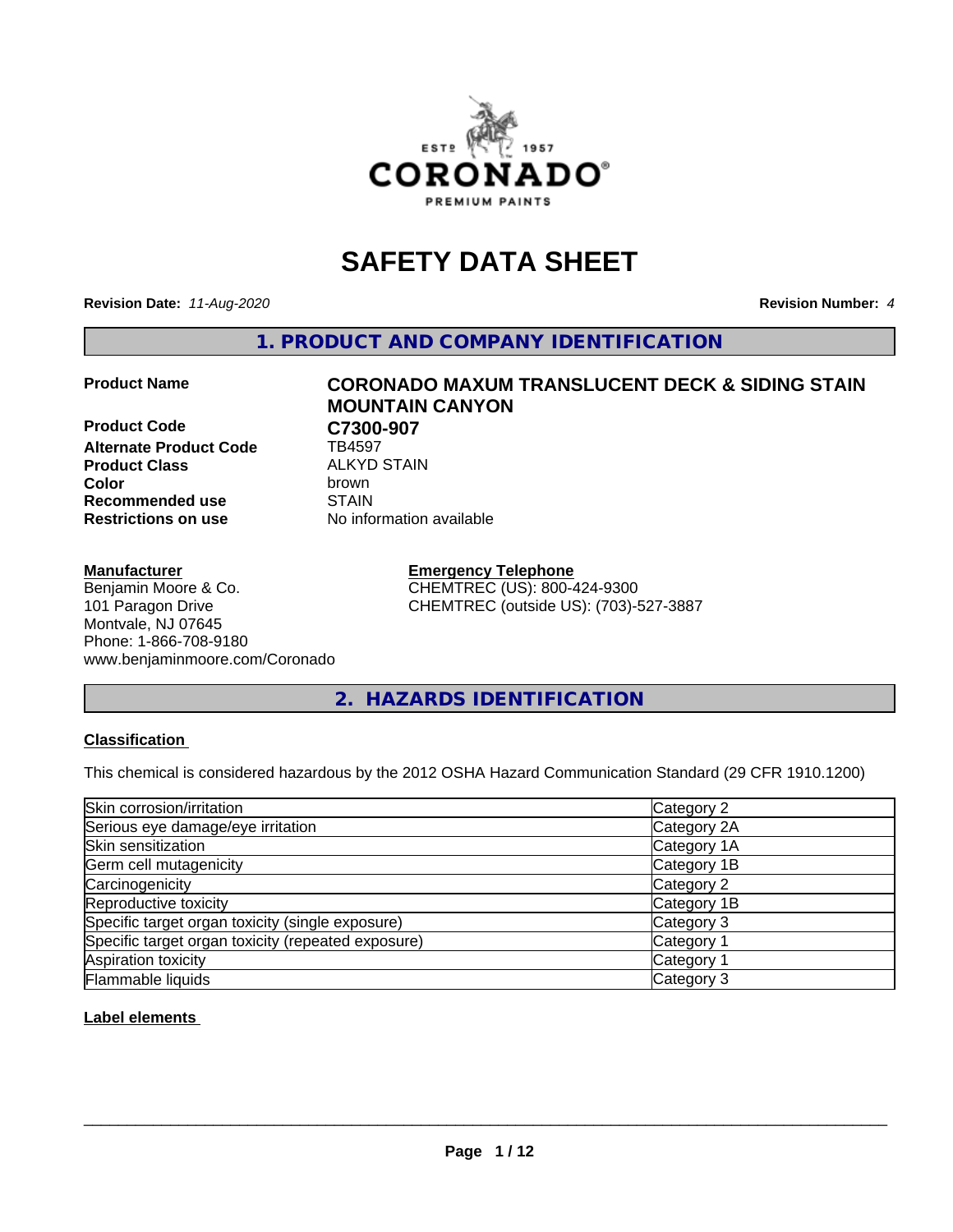**Odor** solvent

#### **Danger**

**Hazard statements**

Causes skin irritation Causes serious eye irritation May cause an allergic skin reaction May cause genetic defects Suspected of causing cancer May damage fertility or the unborn child May cause respiratory irritation Causes damage to organs through prolonged or repeated exposure May be fatal if swallowed and enters airways Flammable liquid and vapor



**Appearance** liquid

#### **Precautionary Statements - Prevention**

Obtain special instructions before use Do not handle until all safety precautions have been read and understood Use personal protective equipment as required Wash face, hands and any exposed skin thoroughly after handling Contaminated work clothing should not be allowed out of the workplace Do not breathe dust/fume/gas/mist/vapors/spray Do not eat, drink or smoke when using this product Use only outdoors or in a well-ventilated area Keep away from heat, hot surfaces, sparks, open flames and other ignition sources. No smoking Keep container tightly closed Ground/bond container and receiving equipment Use explosion-proof electrical/ventilating/lighting/equipment Use only non-sparking tools Take precautionary measures against static discharge Keep cool Wear protective gloves/protective clothing/eye protection/face protection

#### **Precautionary Statements - Response**

IF exposed or concerned: Get medical advice/attention

#### **Eyes**

IF IN EYES: Rinse cautiously with water for several minutes. Remove contact lenses, if present and easy to do. Continue rinsing

If eye irritation persists: Get medical advice/attention

#### **Skin**

If skin irritation or rash occurs: Get medical advice/attention

IF ON SKIN (or hair): Remove/Take off immediately all contaminated clothing. Rinse skin with water/shower Wash contaminated clothing before reuse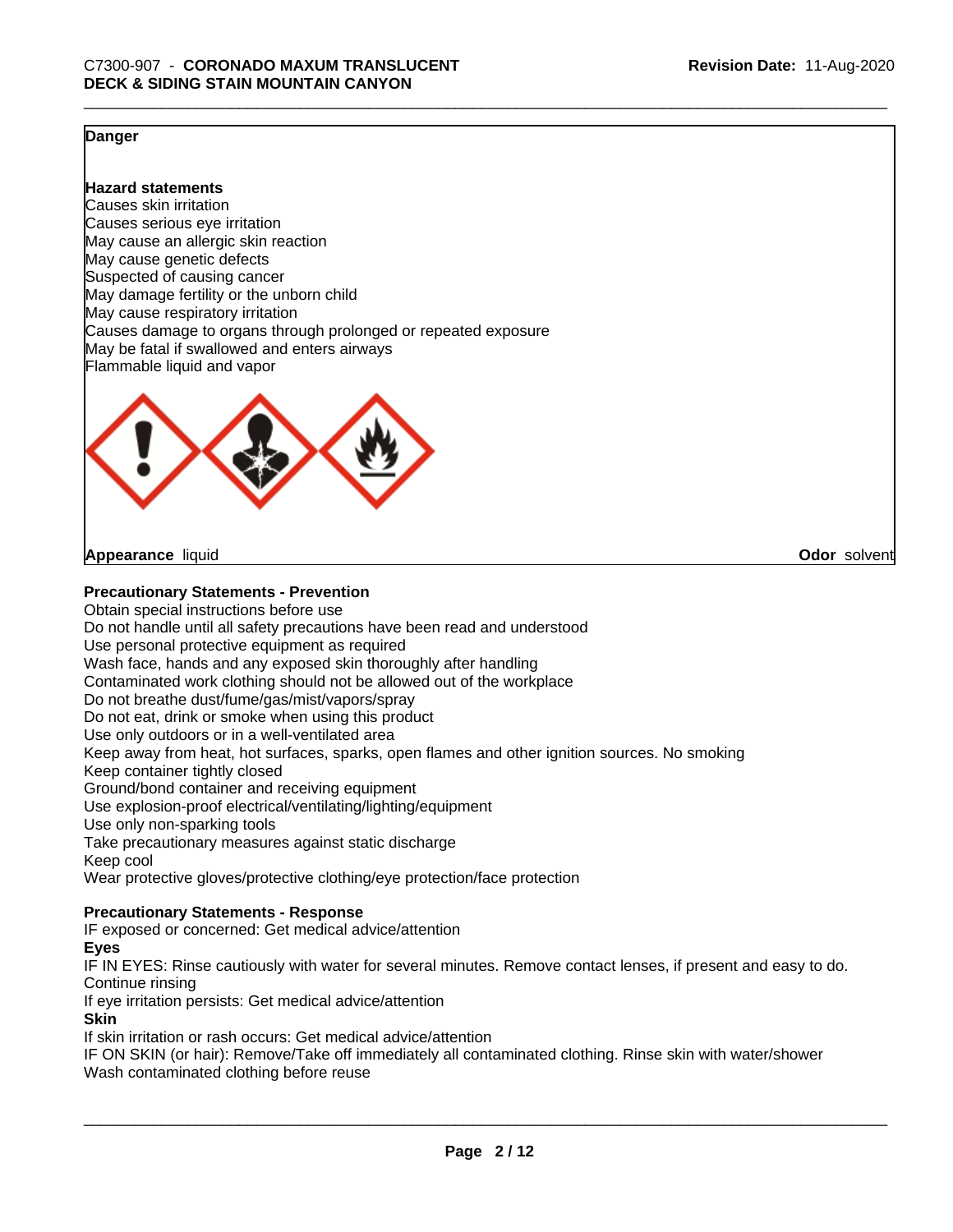#### **Inhalation**

IF INHALED: Remove victim to fresh air and keep at rest in a position comfortable for breathing **Ingestion** IF SWALLOWED: Immediately call a POISON CENTER or doctor/physician Do NOT induce vomiting **Fire**

In case of fire: Use CO2, dry chemical, or foam for extinction

#### **Precautionary Statements - Storage**

Store locked up Store in a well-ventilated place. Keep container tightly closed

#### **Precautionary Statements - Disposal**

Dispose of contents/container to an approved waste disposal plant

#### **Hazards not otherwise classified (HNOC)**

Rags, steel wool or waste soaked with this product may spontaneously catch fire if improperly discarded

#### **Other information**

No information available

#### **3. COMPOSITION/INFORMATION ON INGREDIENTS**

| <b>Chemical name</b>                         | CAS No.        | Weight-%    |
|----------------------------------------------|----------------|-------------|
| 4-Chlorobenzotrifluoride                     | 98-56-6        | $20 - 25$   |
| Distillates, petroleum, hydrotreated light   | 64742-47-8     | $10 - 15$   |
| Stoddard solvent                             | 8052-41-3      | 1 - 5       |
| Silica amorphous                             | 7631-86-9      | 1 - 5       |
| Nepheline syenite                            | 37244-96-5     | ' - 5       |
| Zinc borate hydrate                          | 138265-88-0    | 1 - 5       |
| Carbamic acid, 1H-benzimidazol-2-yl-, methyl | 10605-21-7     | $0.1 - 0.5$ |
| ester                                        |                |             |
| Ethyl benzene                                | $100 - 41 - 4$ | $0.1 - 0.5$ |
| Cobalt bis(2-ethylhexanoate)                 | 136-52-7       | $0.1 - 0.5$ |
| Methyl ethyl ketoxime                        | 96-29-7        | $0.1 - 0.5$ |

| 4. FIRST AID MEASURES |  |
|-----------------------|--|
|-----------------------|--|

| <b>General Advice</b> | If symptoms persist, call a physician. Show this safety data sheet to the doctor in<br>attendance.                                                                                                                                  |
|-----------------------|-------------------------------------------------------------------------------------------------------------------------------------------------------------------------------------------------------------------------------------|
| <b>Eye Contact</b>    | Immediately flush with plenty of water. After initial flushing, remove any contact<br>lenses and continue flushing for at least 15 minutes. Keep eye wide open while<br>rinsing. If symptoms persist, call a physician.             |
| <b>Skin Contact</b>   | Wash off immediately with soap and plenty of water while removing all<br>contaminated clothes and shoes. If skin irritation persists, call a physician. Wash<br>clothing before reuse. Destroy contaminated articles such as shoes. |
| <b>Inhalation</b>     | Move to fresh air. If symptoms persist, call a physician.<br>If not breathing, give artificial respiration. Call a physician immediately.                                                                                           |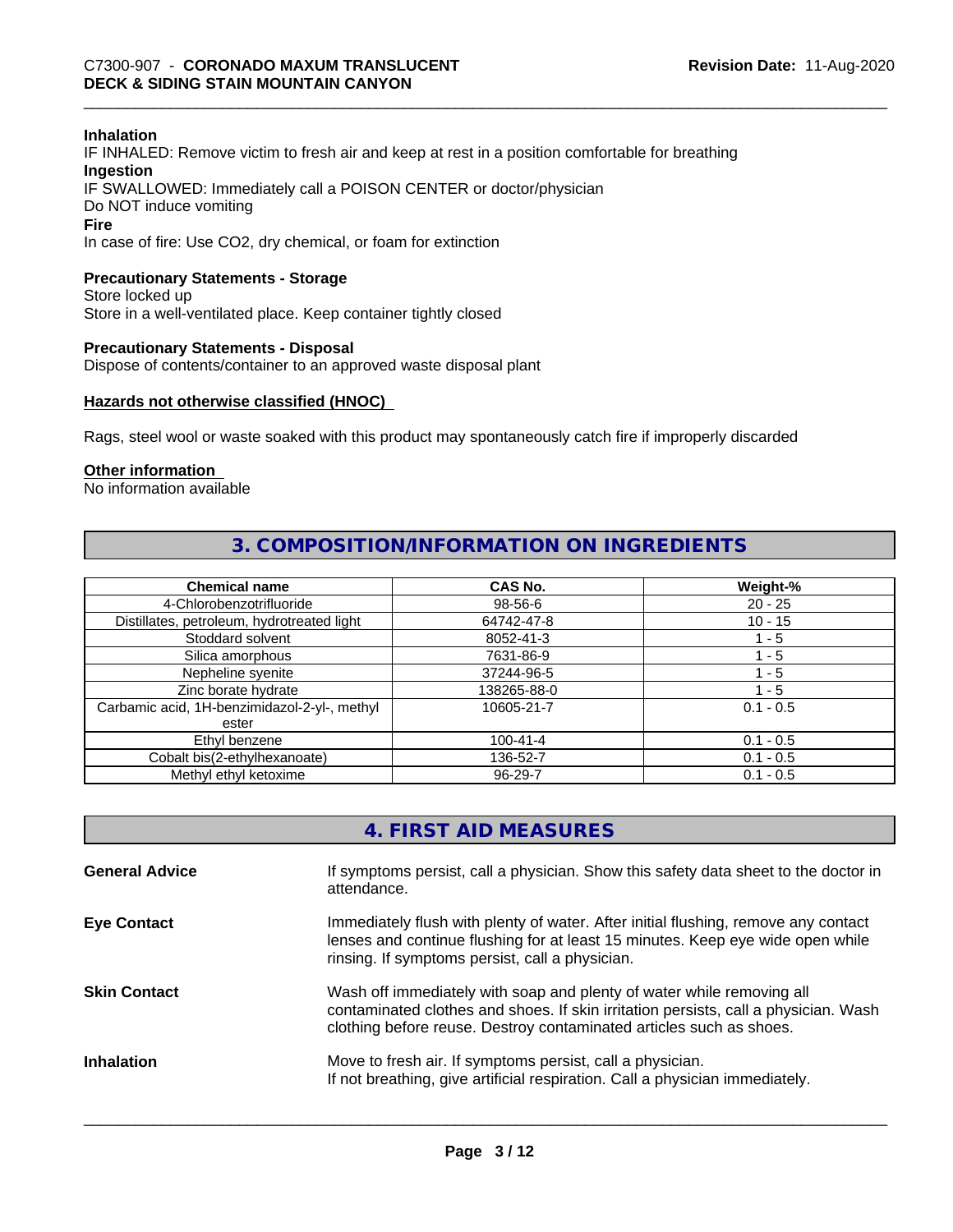| Ingestion                                        | Clean mouth with water and afterwards drink plenty of water. Do not induce<br>vomiting without medical advice. Never give anything by mouth to an unconscious<br>person. Consult a physician. |
|--------------------------------------------------|-----------------------------------------------------------------------------------------------------------------------------------------------------------------------------------------------|
| <b>Protection Of First-Aiders</b>                | Use personal protective equipment.                                                                                                                                                            |
| <b>Most Important</b><br><b>Symptoms/Effects</b> | May cause allergic skin reaction.                                                                                                                                                             |
| <b>Notes To Physician</b>                        | Treat symptomatically.                                                                                                                                                                        |

**5. FIRE-FIGHTING MEASURES**

| <b>Suitable Extinguishing Media</b><br>Protective equipment and precautions for firefighters |                 | Foam, dry powder or water. Use extinguishing measures<br>that are appropriate to local circumstances and the<br>surrounding environment.<br>As in any fire, wear self-contained breathing apparatus<br>pressure-demand, MSHA/NIOSH (approved or equivalent)<br>and full protective gear. |                                |  |
|----------------------------------------------------------------------------------------------|-----------------|------------------------------------------------------------------------------------------------------------------------------------------------------------------------------------------------------------------------------------------------------------------------------------------|--------------------------------|--|
|                                                                                              |                 |                                                                                                                                                                                                                                                                                          |                                |  |
| Sensitivity to mechanical impact                                                             |                 | No                                                                                                                                                                                                                                                                                       |                                |  |
| Sensitivity to static discharge                                                              |                 | Yes                                                                                                                                                                                                                                                                                      |                                |  |
| <b>Flash Point Data</b><br>Flash point (°F)<br>Flash Point (°C)<br><b>Method</b>             |                 | 107<br>42<br><b>PMCC</b>                                                                                                                                                                                                                                                                 |                                |  |
| <b>Flammability Limits In Air</b>                                                            |                 |                                                                                                                                                                                                                                                                                          |                                |  |
| Lower flammability limit:<br><b>Upper flammability limit:</b>                                |                 | Not available<br>Not available                                                                                                                                                                                                                                                           |                                |  |
| Health: 2<br><b>NFPA</b>                                                                     | Flammability: 2 | Instability: 0                                                                                                                                                                                                                                                                           | <b>Special: Not Applicable</b> |  |
| <b>NFPA Legend</b><br>0 - Not Hazardous<br>1 - Slightly<br>2 - Moderate<br>3 - High          |                 |                                                                                                                                                                                                                                                                                          |                                |  |

4 - Severe

*The ratings assigned are only suggested ratings, the contractor/employer has ultimate responsibilities for NFPA ratings where this system is used.*

*Additional information regarding the NFPA rating system is available from the National Fire Protection Agency (NFPA) at www.nfpa.org.*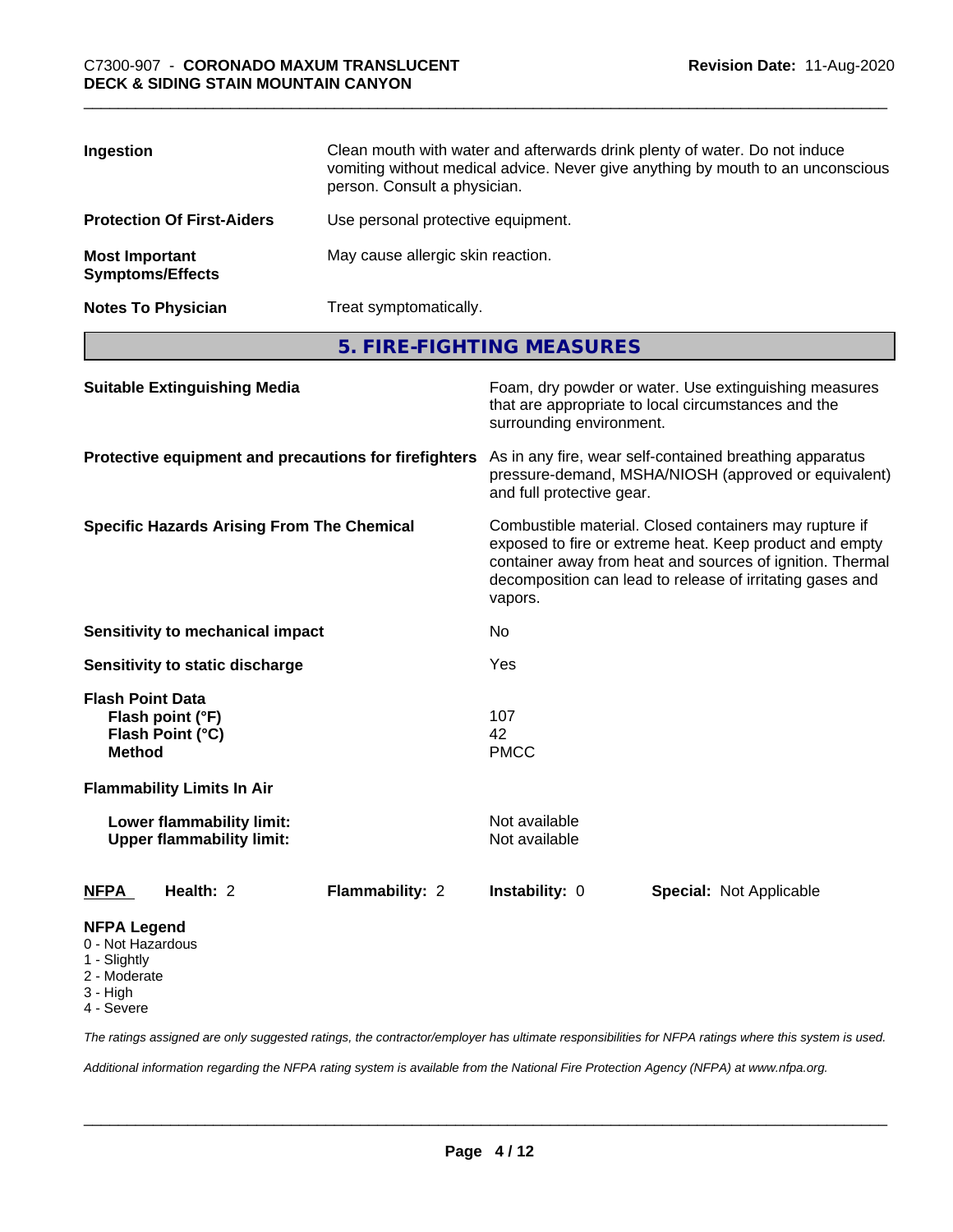|                                  | 6. ACCIDENTAL RELEASE MEASURES                                                                                                                                                                                                                                                                                                                                                                |
|----------------------------------|-----------------------------------------------------------------------------------------------------------------------------------------------------------------------------------------------------------------------------------------------------------------------------------------------------------------------------------------------------------------------------------------------|
| <b>Personal Precautions</b>      | Use personal protective equipment. Remove all sources of ignition.                                                                                                                                                                                                                                                                                                                            |
| <b>Other Information</b>         | Prevent further leakage or spillage if safe to do so. Do not allow material to<br>contaminate ground water system. Prevent product from entering drains. Do not<br>flush into surface water or sanitary sewer system. Local authorities should be<br>advised if significant spillages cannot be contained.                                                                                    |
| <b>Environmental precautions</b> | See Section 12 for additional Ecological Information.                                                                                                                                                                                                                                                                                                                                         |
| <b>Methods for Cleaning Up</b>   | Dam up. Soak up with inert absorbent material. Pick up and transfer to properly<br>labeled containers. Clean contaminated surface thoroughly.                                                                                                                                                                                                                                                 |
|                                  | 7. HANDLING AND STORAGE                                                                                                                                                                                                                                                                                                                                                                       |
| Handling                         | Use only in area provided with appropriate exhaust ventilation. Do not breathe<br>vapors or spray mist. Wear personal protective equipment. Take precautionary<br>measures against static discharges. To avoid ignition of vapors by static electricity<br>discharge, all metal parts of the equipment must be grounded. Keep away from<br>open flames, hot surfaces and sources of ignition. |
| <b>Storage</b>                   | Keep containers tightly closed in a dry, cool and well-ventilated place. Keep away<br>from heat. Keep away from open flames, hot surfaces and sources of ignition.<br>Keep in properly labeled containers. Keep out of the reach of children.                                                                                                                                                 |
|                                  | <b>DANGER</b> - Rags, steel wool or waste soaked with this product may<br>spontaneously catch fire if improperly discarded. Immediately after use, place<br>rags, steel wool or waste in a sealed water-filled metal container.                                                                                                                                                               |
| <b>Incompatible Materials</b>    | Incompatible with strong acids and bases and strong oxidizing agents.                                                                                                                                                                                                                                                                                                                         |
|                                  |                                                                                                                                                                                                                                                                                                                                                                                               |

### **8. EXPOSURE CONTROLS / PERSONAL PROTECTION**

#### **Exposure Limits**

| <b>Chemical name</b>     | <b>ACGIH TLV</b>               | <b>OSHA PEL</b>                                |
|--------------------------|--------------------------------|------------------------------------------------|
| 4-Chlorobenzotrifluoride | TWA: 2.5 mg/m <sup>3</sup> $F$ | $2.5 \text{ mg/m}^3$ - TWA                     |
| Stoddard solvent         | TWA: 100 ppm                   | 500 ppm - TWA<br>2900 mg/m <sup>3</sup> - TWA  |
| Silica amorphous         | N/E                            | 20 mppcf - TWA                                 |
| Ethyl benzene            | TWA: 20 ppm                    | 100 ppm $-$ TWA<br>435 mg/m <sup>3</sup> - TWA |

#### **Legend**

ACGIH - American Conference of Governmental Industrial Hygienists Exposure Limits OSHA - Occupational Safety & Health Administration Exposure Limits N/E - Not Established

**Engineering Measures** Ensure adequate ventilation, especially in confined areas.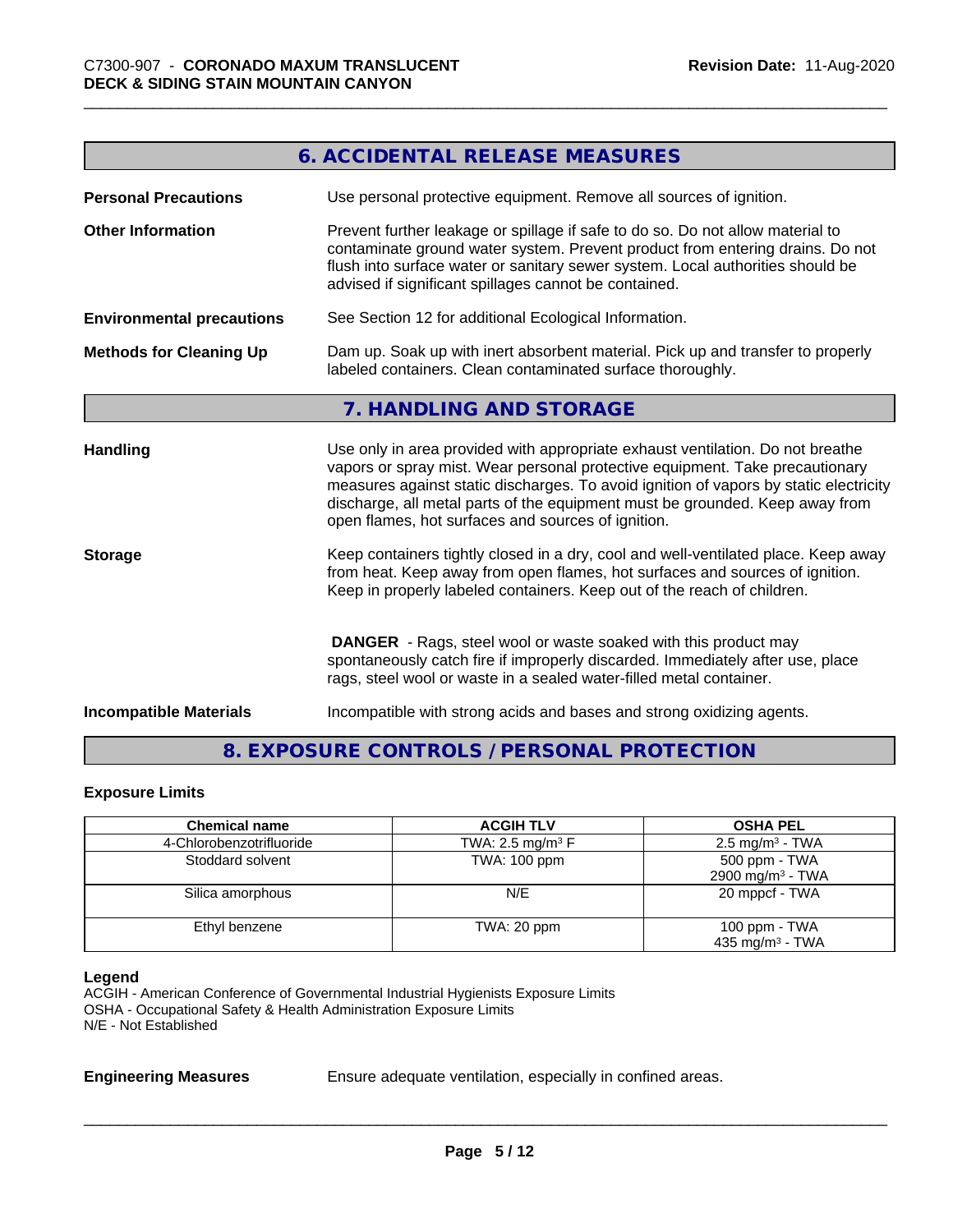#### **Personal Protective Equipment**

| <b>Eye/Face Protection</b>    | Safety glasses with side-shields. If splashes are likely to occur, wear: Tightly fitting<br>safety goggles                                                                                                                                                                                                                                                          |
|-------------------------------|---------------------------------------------------------------------------------------------------------------------------------------------------------------------------------------------------------------------------------------------------------------------------------------------------------------------------------------------------------------------|
| <b>Skin Protection</b>        | Long sleeved clothing. Protective gloves.                                                                                                                                                                                                                                                                                                                           |
| <b>Respiratory Protection</b> | Use only with adequate ventilation. In operations where exposure limits are<br>exceeded, use a NIOSH approved respirator that has been selected by a<br>technically qualified person for the specific work conditions. When spraying the<br>product or applying in confined areas, wear a NIOSH approved respirator<br>specified for paint spray or organic vapors. |
| <b>Hygiene Measures</b>       | Avoid contact with skin, eyes and clothing. Remove and wash contaminated<br>clothing before re-use. Wash thoroughly after handling. When using do not eat,<br>drink or smoke.                                                                                                                                                                                       |

#### **9. PHYSICAL AND CHEMICAL PROPERTIES**

**Appearance** liquid **Odor** solvent **Odor Threshold No information available No information available Density (Ibs/gal)** 9.15 - 9.25 **Specific Gravity** 1.10 - 1.12 **pH** No information available **Viscosity (cps)** No information available Notice 1 **Solubility(ies)**<br> **Solubility**<br> **Water solubility**<br> **Water solubility Evaporation Rate No information available No information available Vapor pressure** No information available **Vapor density No information available No information available Wt. % Solids** 55 - 65 **Vol. % Solids** 50 - 60 **Wt. % Volatiles** 35 - 45 **Vol. % Volatiles** 40 - 50 **VOC Regulatory Limit (g/L)** <250 **Boiling Point (°F)** 279 **Boiling Point (°C)** 137 **Freezing point (°F)** No information available **Freezing Point (°C)** The state of the Mondo No information available **Flash point (°F)** 107 **Flash Point (°C)** 42 **Method** PMCC **Flammability (solid, gas)** Not applicable **Upper flammability limit:** No information available **Lower flammability limit:**<br> **Autoignition Temperature (°F)** No information available **Autoignition Temperature (°F)**<br> **Autoignition Temperature (°C)** 
<br> **Autoignition Temperature (°C)** 
<br> **Autoignition Temperature (°C) Autoignition Temperature (°C) Decomposition Temperature (°F)** No information available **Decomposition Temperature (°C)** No information available **Partition coefficient Community Contract Contract Contract Contract Contract Contract Contract Contract Contract Contract Contract Contract Contract Contract Contract Contract Contract Contract Contract Contract Contr** 

**No information available** 

#### **10. STABILITY AND REACTIVITY**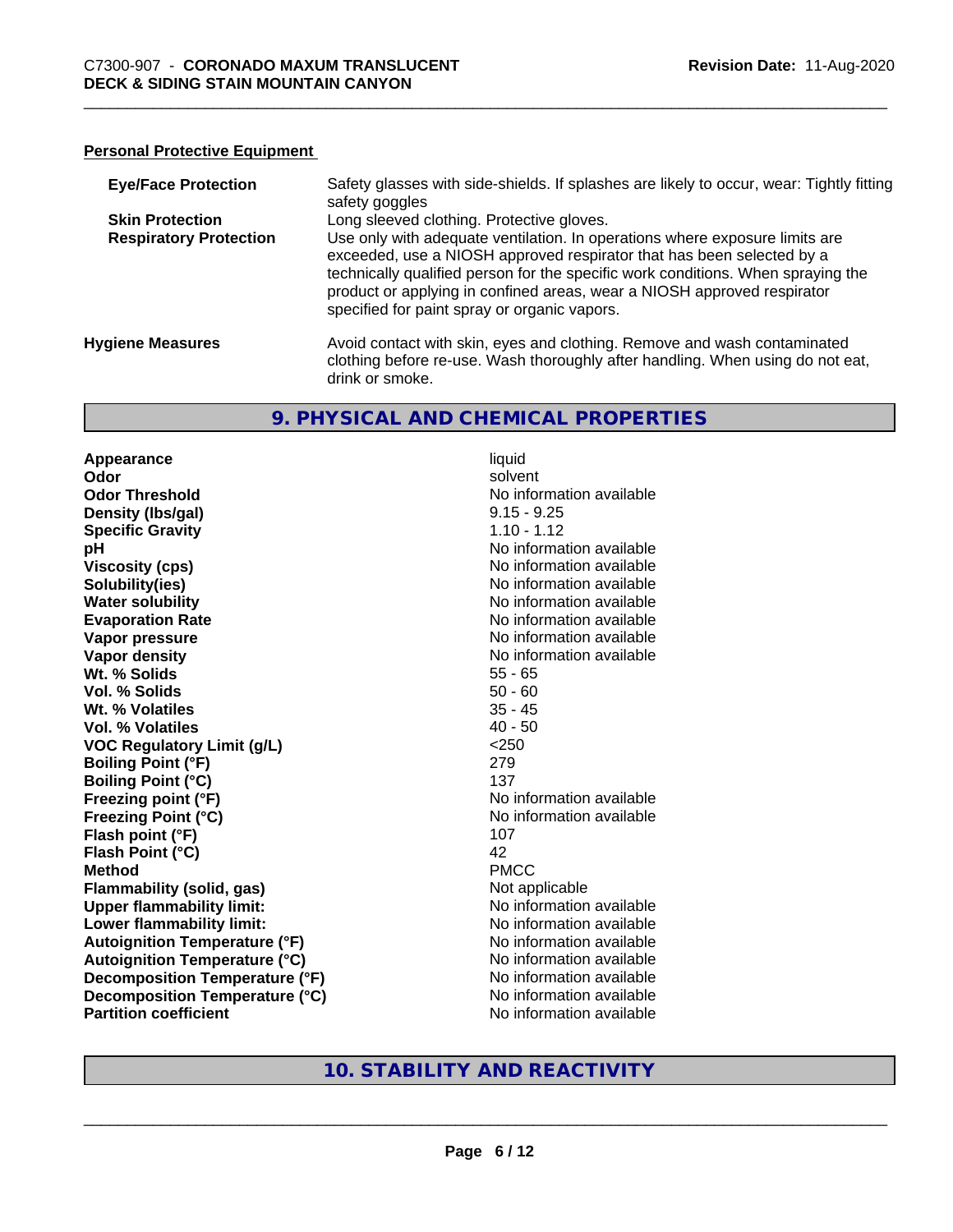| <b>Reactivity</b>                       | Not Applicable                                                                           |
|-----------------------------------------|------------------------------------------------------------------------------------------|
| <b>Chemical Stability</b>               | Stable under normal conditions. Hazardous polymerisation<br>does not occur.              |
| <b>Conditions to avoid</b>              | Keep away from open flames, hot surfaces, static<br>electricity and sources of ignition. |
| <b>Incompatible Materials</b>           | Incompatible with strong acids and bases and strong<br>oxidizing agents.                 |
| <b>Hazardous Decomposition Products</b> | Thermal decomposition can lead to release of irritating<br>gases and vapors.             |
| Possibility of hazardous reactions      | None under normal conditions of use.                                                     |
| 11. TOXICOLOGICAL INFORMATION           |                                                                                          |
|                                         |                                                                                          |

| <b>Product Information</b>                                     |                                                                                                                                                                                                                                      |  |
|----------------------------------------------------------------|--------------------------------------------------------------------------------------------------------------------------------------------------------------------------------------------------------------------------------------|--|
| Information on likely routes of exposure                       |                                                                                                                                                                                                                                      |  |
| <b>Principal Routes of Exposure</b>                            | Eye contact, skin contact and inhalation.                                                                                                                                                                                            |  |
| <b>Acute Toxicity</b>                                          |                                                                                                                                                                                                                                      |  |
| <b>Product Information</b>                                     | Repeated or prolonged exposure to organic solvents may lead to permanent brain<br>and nervous system damage. Intentional misuse by deliberately concentrating and<br>inhaling vapors may be harmful or fatal.                        |  |
|                                                                | Symptoms related to the physical, chemical and toxicological characteristics                                                                                                                                                         |  |
| <b>Symptoms</b>                                                | No information available.                                                                                                                                                                                                            |  |
|                                                                | Delayed and immediate effects as well as chronic effects from short and long-term exposure                                                                                                                                           |  |
| Eye contact<br><b>Skin contact</b>                             | Contact with eyes may cause irritation.<br>May cause skin irritation and/or dermatitis. Prolonged skin contact may defat the<br>skin and produce dermatitis.                                                                         |  |
| Ingestion                                                      | Ingestion may cause irritation to mucous membranes. Small amounts of this<br>product aspirated into the respiratory system during ingestion or vomiting may<br>cause mild to severe pulmonary injury, possibly progressing to death. |  |
| <b>Inhalation</b>                                              | High vapor / aerosol concentrations are irritating to the eyes, nose, throat and<br>lungs and may cause headaches, dizziness, drowsiness, unconsciousness, and<br>other central nervous system effects.                              |  |
| <b>Sensitization</b>                                           | May cause an allergic skin reaction.                                                                                                                                                                                                 |  |
| <b>Neurological Effects</b><br><b>Mutagenic Effects</b>        | No information available.<br>Suspected of causing genetic defects.                                                                                                                                                                   |  |
| <b>Reproductive Effects</b>                                    | May damage fertility or the unborn child.                                                                                                                                                                                            |  |
| <b>Developmental Effects</b>                                   | No information available.                                                                                                                                                                                                            |  |
| <b>Target organ effects</b><br><b>STOT - repeated exposure</b> | No information available.<br>No information available.                                                                                                                                                                               |  |
| <b>STOT - single exposure</b>                                  | No information available.                                                                                                                                                                                                            |  |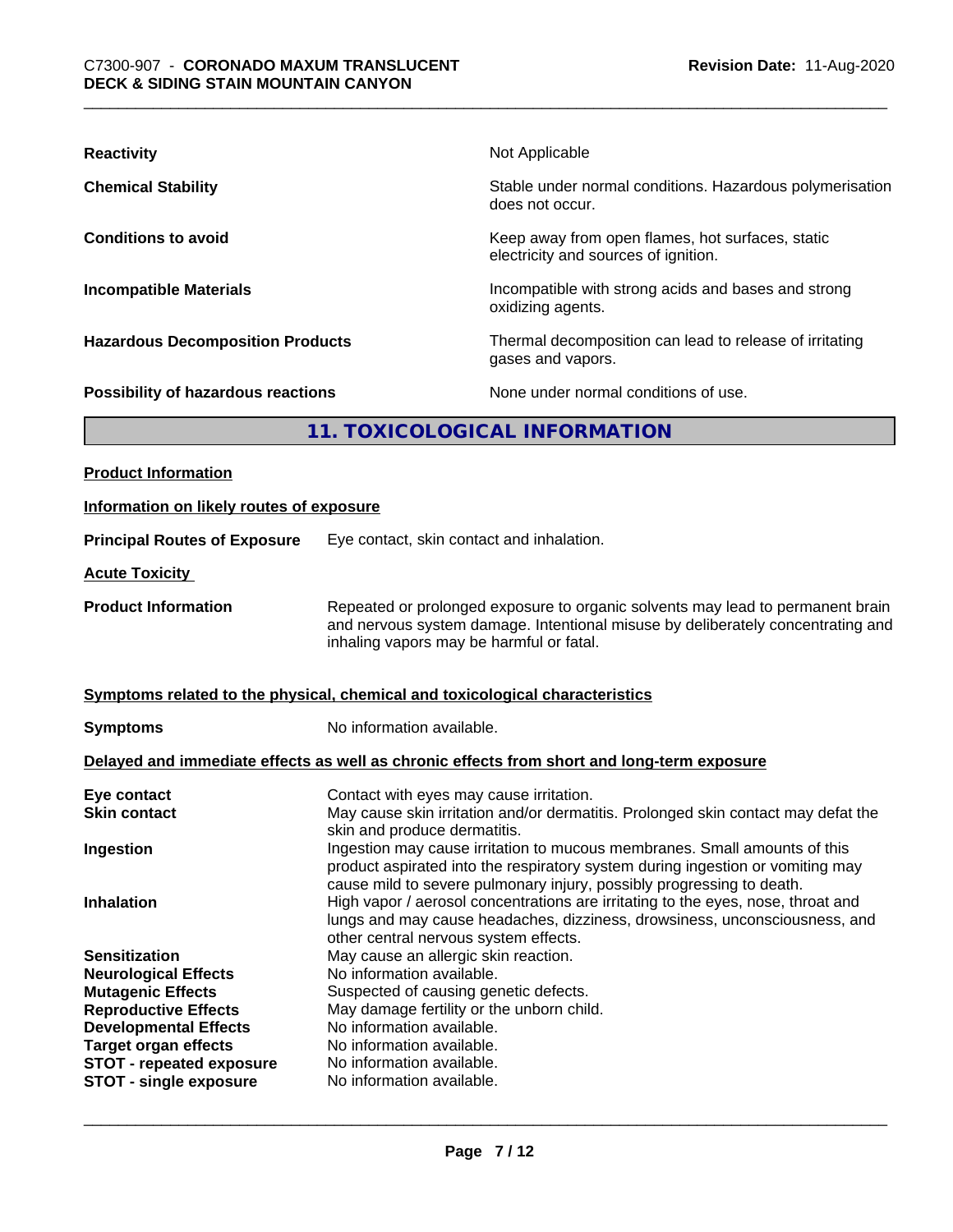| Other adverse effects    | No information available.                                                         |
|--------------------------|-----------------------------------------------------------------------------------|
| <b>Aspiration Hazard</b> | May be harmful if swallowed and enters airways. Small amounts of this product     |
|                          | aspirated into the respiratory system during ingestion or vomiting may cause mild |
|                          | to severe pulmonary injury, possibly progressing to death.                        |

#### **Numerical measures of toxicity**

**The following values are calculated based on chapter 3.1 of the GHS document**

| <b>ATEmix (oral)</b>   | 22128 mg/kg |
|------------------------|-------------|
| <b>ATEmix (dermal)</b> | 5235 mg/kg  |

#### **Component Information**

| Chemical name                                                       | Oral LD50                                  | Dermal LD50                                                      | Inhalation LC50         |
|---------------------------------------------------------------------|--------------------------------------------|------------------------------------------------------------------|-------------------------|
| 4-Chlorobenzotrifluoride<br>98-56-6                                 | $= 13$ g/kg (Rat)                          | > 2 mL/kg (Rabbit)                                               | $= 33$ mg/L (Rat) 4 h   |
| Distillates, petroleum, hydrotreated<br>light<br>64742-47-8         | $> 5000$ mg/kg (Rat)                       | > 2000 mg/kg (Rabbit)                                            | $> 5.2$ mg/L (Rat) 4 h  |
| Silica amorphous<br>7631-86-9                                       | $= 7900$ mg/kg (Rat)                       | $>$ 2000 mg/kg (Rabbit)                                          | $> 2.2$ mg/L (Rat) 1 h  |
| Carbamic acid.<br>1H-benzimidazol-2-yl-, methyl ester<br>10605-21-7 | > 5050 mg/kg (Rat)<br>$= 6400$ mg/kg (Rat) | $> 10000$ mg/kg (Rabbit) = 2 g/kg<br>$Rat$ = 8500 mg/kg (Rabbit) |                         |
| Ethyl benzene<br>$100 - 41 - 4$                                     | $=$ 3500 mg/kg (Rat)                       | $= 15400$ mg/kg (Rabbit)                                         | $= 17.4$ mg/L (Rat) 4 h |
| Cobalt bis(2-ethylhexanoate)<br>136-52-7                            |                                            | $> 5000$ mg/kg (Rabbit)                                          | $> 10$ mg/L (Rat) 1 h   |
| Methyl ethyl ketoxime<br>$96 - 29 - 7$                              | $= 930$ mg/kg (Rat)                        | 1000 - 1800 mg/kg (Rabbit)                                       | $> 4.83$ mg/L (Rat) 4 h |

#### **Chronic Toxicity**

#### **Carcinogenicity**

*The information below indicateswhether each agency has listed any ingredient as a carcinogen:.*

| <b>Chemical name</b>         | <b>IARC</b>         | <b>NTP</b>        | <b>OSHA</b> |  |
|------------------------------|---------------------|-------------------|-------------|--|
|                              | 2B - Possible Human |                   | Listed      |  |
| l Ethvl benzene              | Carcinogen          |                   |             |  |
|                              | 2B - Possible Human | Reasonably        | Listed      |  |
| Cobalt bis(2-ethylhexanoate) | Carcinogen          | Anticipated Human |             |  |
|                              |                     | Carcinogen        |             |  |

• Cobalt and cobalt compounds are listed as possible human carcinogens by IARC (2B). However, there is inadequate evidence of the carcinogenicity of cobalt and cobalt compounds in humans.

#### **Legend**

IARC - International Agency for Research on Cancer NTP - National Toxicity Program OSHA - Occupational Safety & Health Administration

#### **12. ECOLOGICAL INFORMATION**

#### **Ecotoxicity Effects**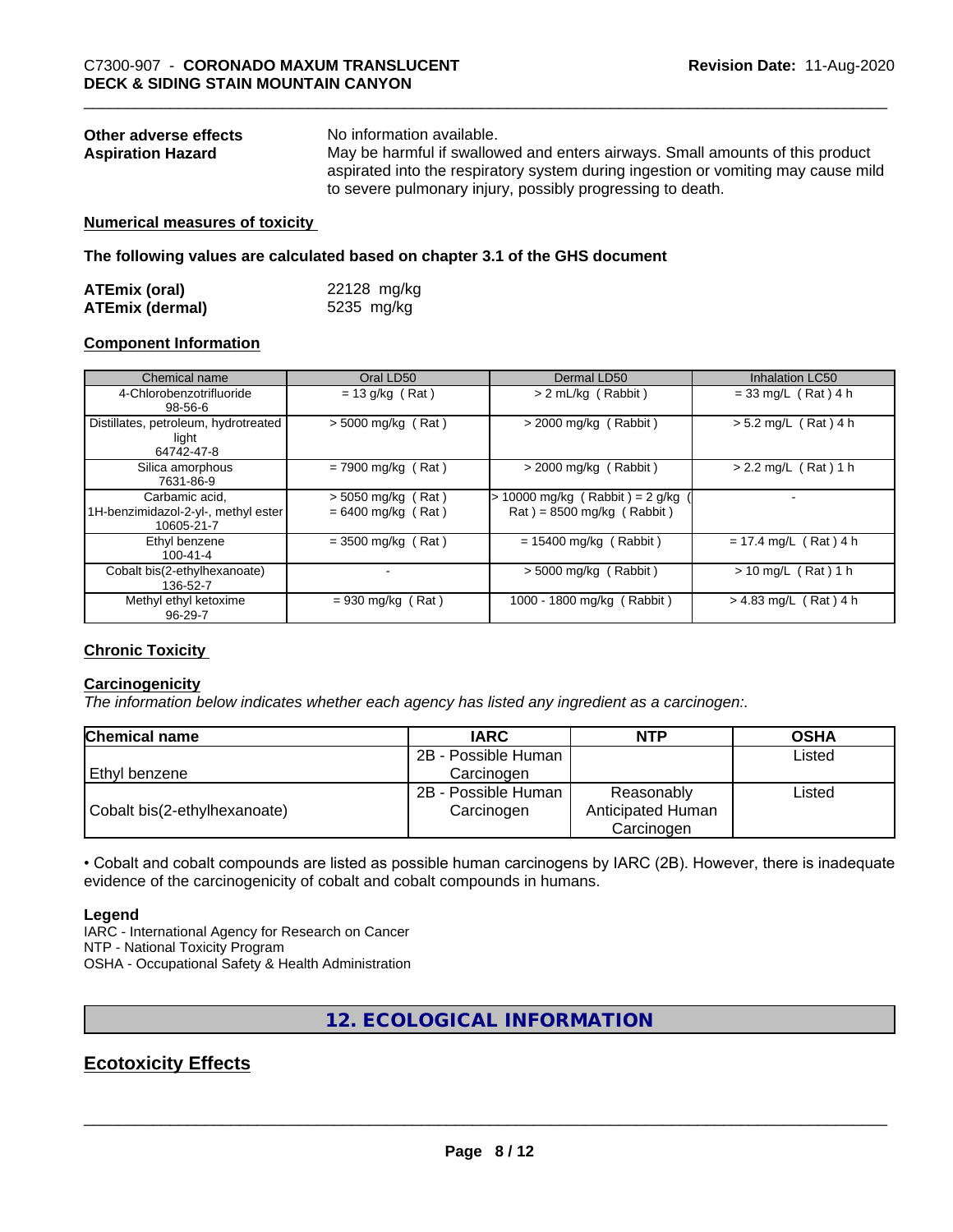The environmental impact of this product has not been fully investigated.

#### **Product Information**

#### **Acute Toxicity to Fish**

No information available

#### **Acute Toxicity to Aquatic Invertebrates**

No information available

#### **Acute Toxicity to Aquatic Plants**

No information available

#### **Persistence / Degradability**

No information available.

#### **Bioaccumulation**

There is no data for this product.

#### **Mobility in Environmental Media**

No information available.

#### **Ozone**

No information available

#### **Component Information**

#### **Acute Toxicity to Fish**

#### Carbamic acid, 1H-benzimidazol-2-yl-, methyl ester LC50: 1.5 mg/L (Rainbow Trout - 96 hr.) Ethyl benzene LC50: 12.1 mg/L (Fathead Minnow - 96 hr.) Methyl ethyl ketoxime LC50: 48 mg/L (Bluegill sunfish - 96 hr.)

#### **Acute Toxicity to Aquatic Invertebrates**

Carbamic acid, 1H-benzimidazol-2-yl-, methyl ester LC50: 0.22 mg/L (water flea - 48 hr.) Ethyl benzene EC50: 1.8 mg/L (Daphnia magna - 48 hr.) Methyl ethyl ketoxime EC50: 750 mg/L (Daphnia magna - 48 hr.)

#### **Acute Toxicity to Aquatic Plants**

Ethyl benzene EC50: 4.6 mg/L (Green algae (Scenedesmus subspicatus), 72 hrs.)

#### **13. DISPOSAL CONSIDERATIONS**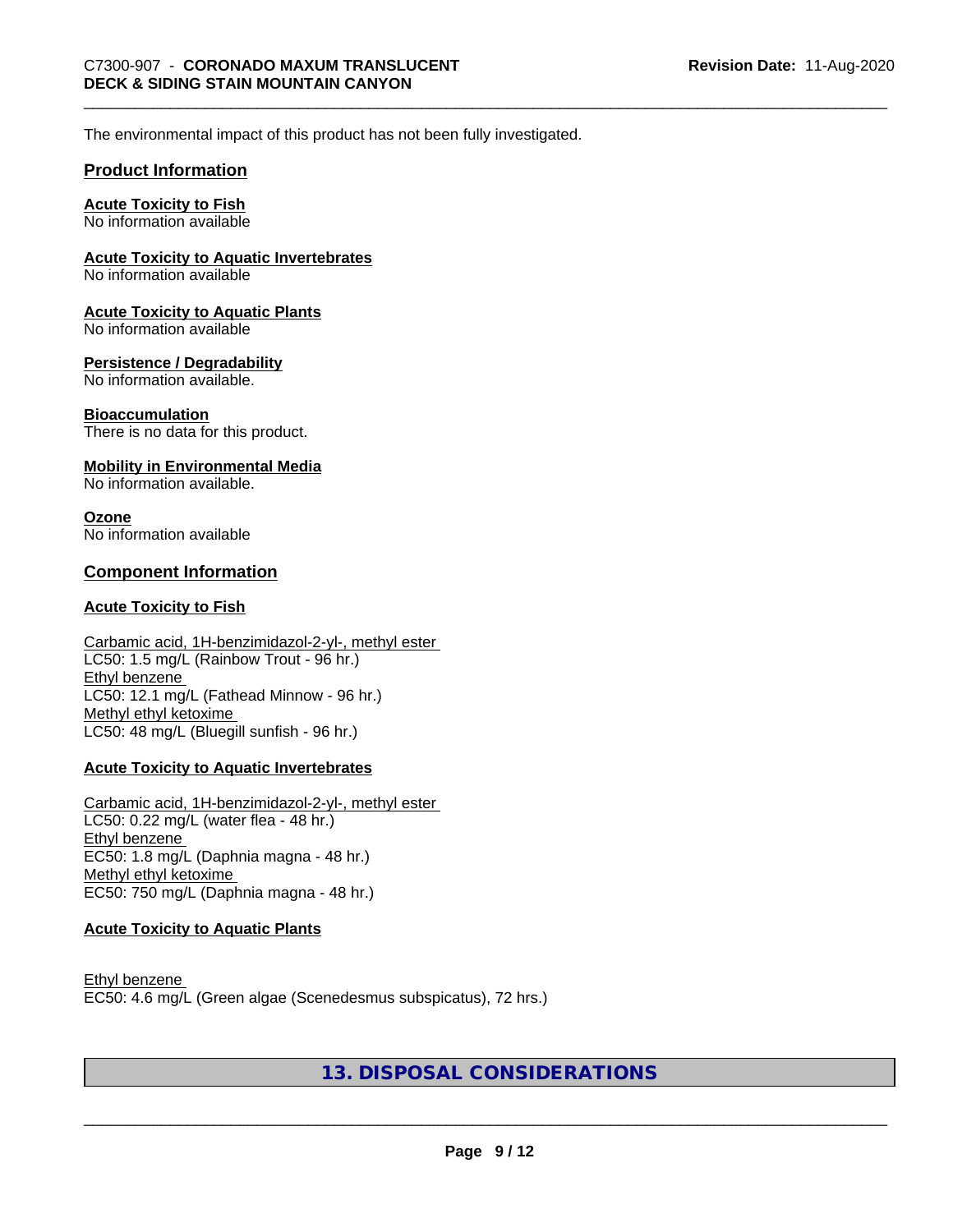| <b>Waste Disposal Method</b>   | Dispose of in accordance with federal, state, and local regulations. Local<br>requirements may vary, consult your sanitation department or state-designated<br>environmental protection agency for more disposal options. |
|--------------------------------|---------------------------------------------------------------------------------------------------------------------------------------------------------------------------------------------------------------------------|
| <b>Empty Container Warning</b> | Emptied containers may retain product residue. Follow label warnings even after<br>container is emptied. Residual vapors may explode on ignition.                                                                         |

**14. TRANSPORT INFORMATION**

| ۰. | ×<br>×<br>٠ |  |
|----|-------------|--|

| <b>PAINT</b>          |
|-----------------------|
|                       |
| UN1263                |
| Ш                     |
| UN1263, PAINT, 3, III |
|                       |

In the US this material may be reclassified as a Combustible Liquid and is not regulated in containers of less than 119 gallons (450 liters) via surface transportation (refer to 49CFR173.120(b)(2) for further information).

| <b>ICAO / IATA</b> | Contact the preparer for further information. |
|--------------------|-----------------------------------------------|
| IMDG / IMO         | Contact the preparer for further information. |

#### **15. REGULATORY INFORMATION**

#### **International Inventories**

| <b>TSCA: United States</b> | Yes - All components are listed or exempt. |
|----------------------------|--------------------------------------------|
| <b>DSL: Canada</b>         | Yes - All components are listed or exempt. |

#### **Federal Regulations**

#### **SARA 311/312 hazardous categorization**

| Yes |
|-----|
| Yes |
| Yes |
| Nο  |
| N٥  |
|     |

#### **SARA 313**

Section 313 of Title III of the Superfund Amendments and Reauthorization Act of 1986 (SARA). This product contains a chemical or chemicals which are subject to the reporting requirements of the Act and Title 40 of the Code of Federal Regulations, Part 372:

| Chemical name       | CAS No.        | Weight-%    | <b>CERCLA/SARA 313</b><br>(de minimis concentration) |
|---------------------|----------------|-------------|------------------------------------------------------|
| Zinc borate hydrate | 138265-88-0    | 1 - 5       |                                                      |
| Ethyl benzene       | $100 - 41 - 4$ | $0.1 - 0.5$ |                                                      |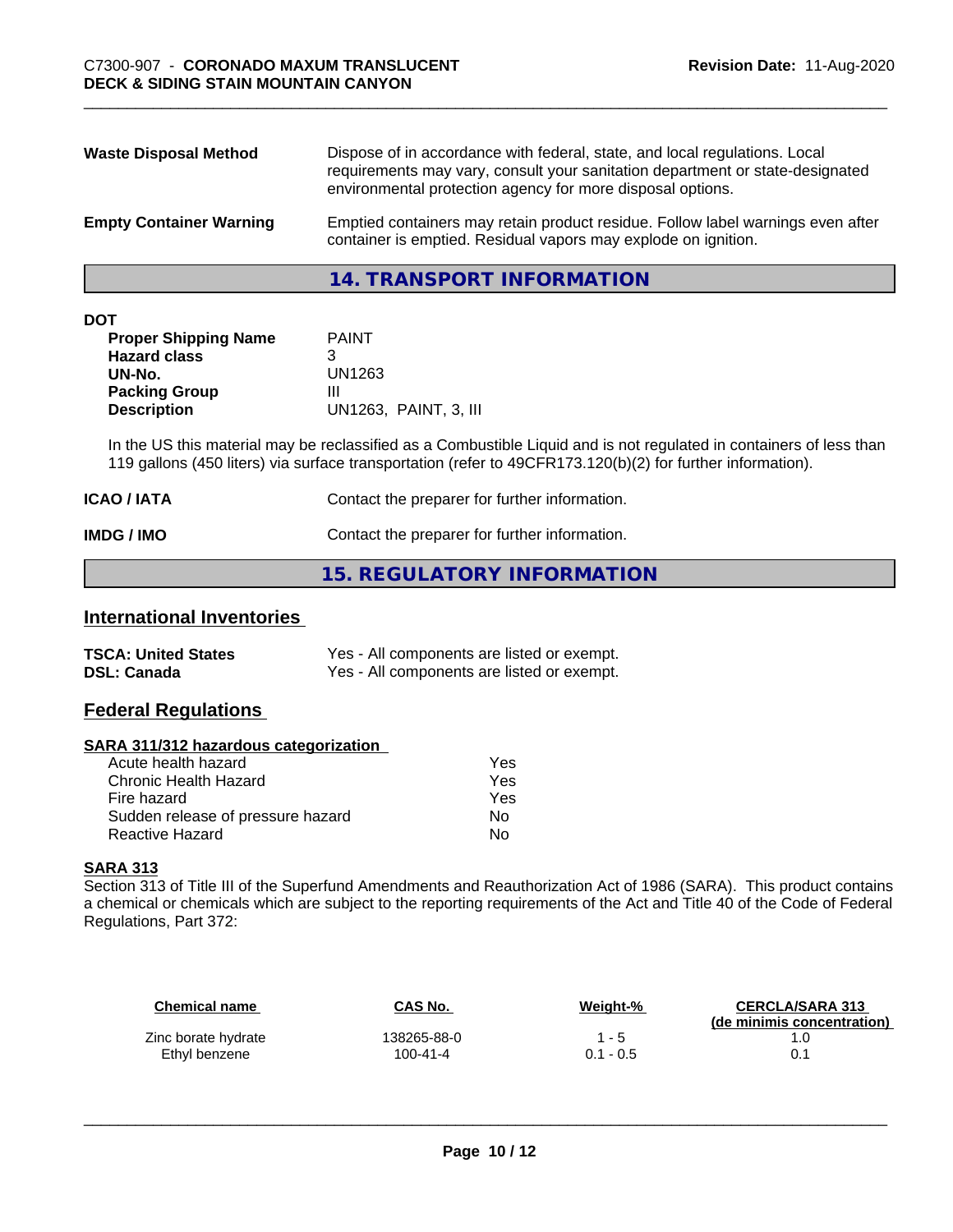#### **Clean Air Act,Section 112 Hazardous Air Pollutants (HAPs) (see 40 CFR 61)**

This product contains the following HAPs:

| Chemical name                | CAS No.  | Weight-%    | <b>Hazardous Air Pollutant</b><br>(HAP) |
|------------------------------|----------|-------------|-----------------------------------------|
| Ethyl benzene                | 100-41-4 | $0.1 - 0.5$ | ∟isted                                  |
| Cobalt bis(2-ethylhexanoate) | 136-52-7 | $0.1 - 0.5$ | Listed                                  |

#### **US State Regulations**

#### **California Proposition 65**

**WARNING:** Cancer and Reproductive Harm– www.P65warnings.ca.gov

#### **State Right-to-Know**

| <b>Chemical name</b>                                  | <b>Massachusetts</b> | <b>New Jersey</b> | Pennsylvania |
|-------------------------------------------------------|----------------------|-------------------|--------------|
| 4-Chlorobenzotrifluoride                              |                      |                   |              |
| Linseed oil                                           |                      |                   |              |
| Stoddard solvent                                      |                      |                   |              |
| Silica amorphous                                      |                      |                   |              |
| Zinc borate hydrate                                   |                      |                   |              |
| Carbamic acid, 1H-benzimidazol-2-yl-,<br>methyl ester |                      |                   |              |
| Cobalt bis(2-ethylhexanoate)                          |                      |                   |              |

#### **Legend**

X - Listed

#### **16. OTHER INFORMATION**

**HMIS** - **Health:** 2\* **Flammability:** 2 **Reactivity:** 0 **PPE:** -

#### **HMIS Legend**

- 0 Minimal Hazard
- 1 Slight Hazard
- 2 Moderate Hazard
- 3 Serious Hazard
- 4 Severe Hazard
- \* Chronic Hazard

X - Consult your supervisor or S.O.P. for "Special" handling instructions.

*Note: The PPE rating has intentionally been left blank. Choose appropriate PPE that will protect employees from the hazards the material will present under the actual normal conditions of use.*

*Caution: HMISÒ ratings are based on a 0-4 rating scale, with 0 representing minimal hazards or risks, and 4 representing significant hazards or risks. Although HMISÒ ratings are not required on MSDSs under 29 CFR 1910.1200, the preparer, has chosen to provide them. HMISÒ ratings are to be used only in conjunction with a fully implemented HMISÒ program by workers who have received appropriate HMISÒ training. HMISÒ is a registered trade and service mark of the NPCA. HMISÒ materials may be purchased exclusively from J. J. Keller (800) 327-6868.*

 **WARNING!** If you scrape, sand, or remove old paint, you may release lead dust. LEAD IS TOXIC. EXPOSURE TO LEAD DUST CAN CAUSE SERIOUS ILLNESS, SUCH AS BRAIN DAMAGE, ESPECIALLY IN CHILDREN.